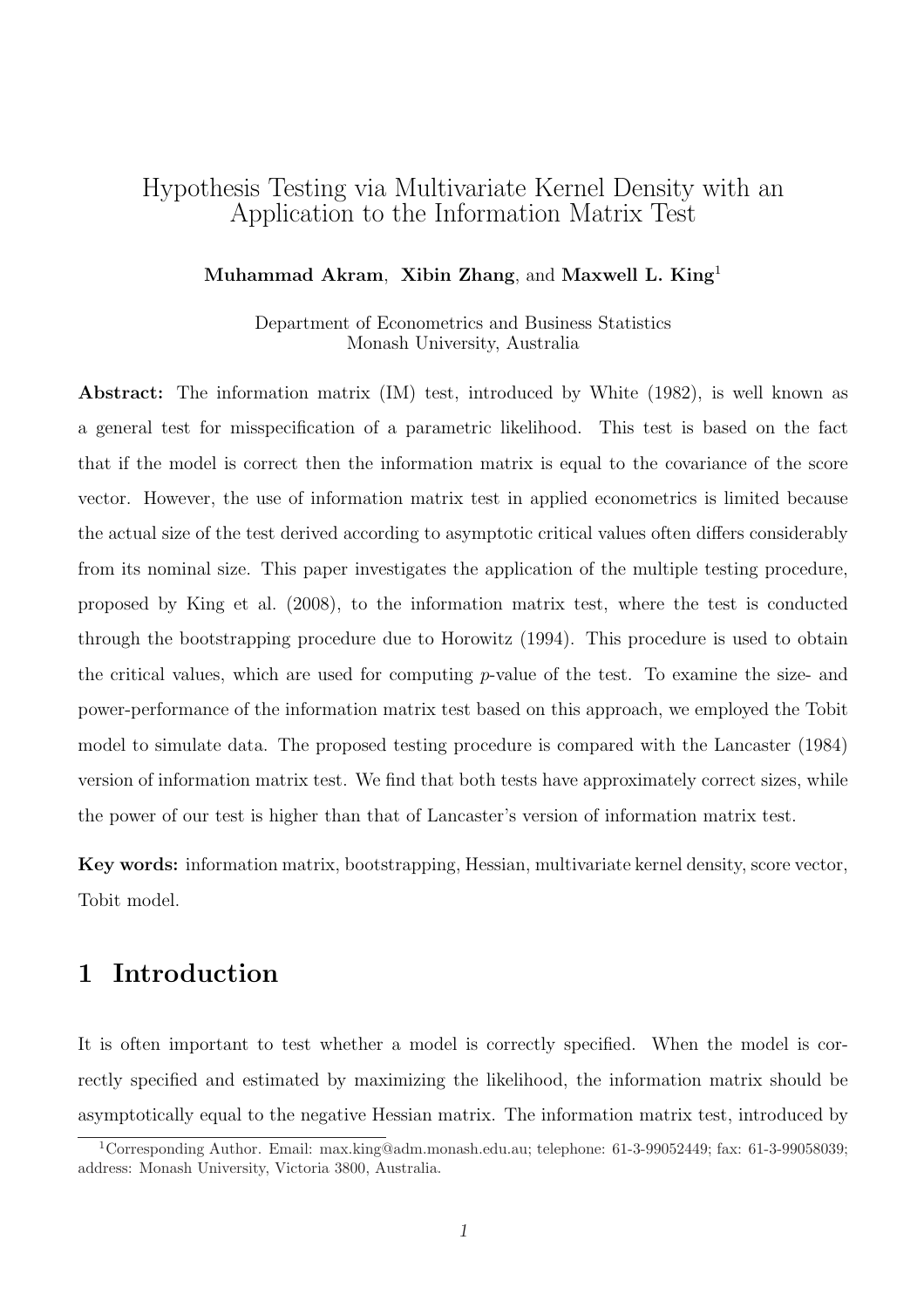White (1982), aims to test the significance of the discrepancy between the negative Hessian and the outer product of the score vector, where the lower triangular components of matrix of such differences are organized into a vector called the test vector. Chesher (1984) demonstrated that it can be viewed as a Lagrange multiplier (LM) test for specification error against the alternative of parameter heterogeneity. As a by product of this analysis, Chesher (1983) and Lancaster (1984) provided an  $nR^2$  version of the IM test, where n is the sample size and  $R^2$  is obtained through the ordinary least squares regression of a column of ones on a matrix whose elements are functions of 1st and 2nd derivatives of the log-density function. For the normal fixed regressor linear model, Hall (1987) showed that the test decomposed asymptotically into the sum of three components, while one is White's general test for heteroscedasticity and the other two test some forms of normality. An important finding of Hall (1987) is that the components of the IM test are insensitive to serial correlation.

However, the use of information matrix test in applied econometrics is limited because the actual size of the test obtained according to asymptotic critical values often differs greatly from its nominal size, as evidence by the Monte Carlo experiments reported in Taylor (1987), Orme (1990), Chesher and Spady (1991), Davidson and MacKinnon (1992). Davidson and MacKinnon (1992) have proposed dealing with this problem by using double-length artificial regressions to compute a variant of the IM test statistic, but the models for discrete, censored, or truncated data cannot be dealt with their method. Chesher and Spady (1991) have proposed obtaining the critical value for the IM test from the Edgeworth expansion through order  $O(n^{-1})$  of the finite-sample distribution of the test statistic, where  $n$  is the sample size. They provided Monte Carlo evidence indicating that such critical values provide a good approximation to the exact finite-sample distribution of the IM test statistics and found to be superior to the usual  $\chi^2$  approximation in some special cases. In the examples considered by Chesher and Spady (1991), the Edgeworth expansions are independent of the parameters of the models being tested, but this is not the case in general. Horowitz (1994) proposed a bootstrapping procedure to obtain critical values for the information matrix test and illustrated the ability of bootstrapping to overcome the incorrect-size problem in finite samples. The main purpose of Horowitz paper is to point out that in many circumstances that are important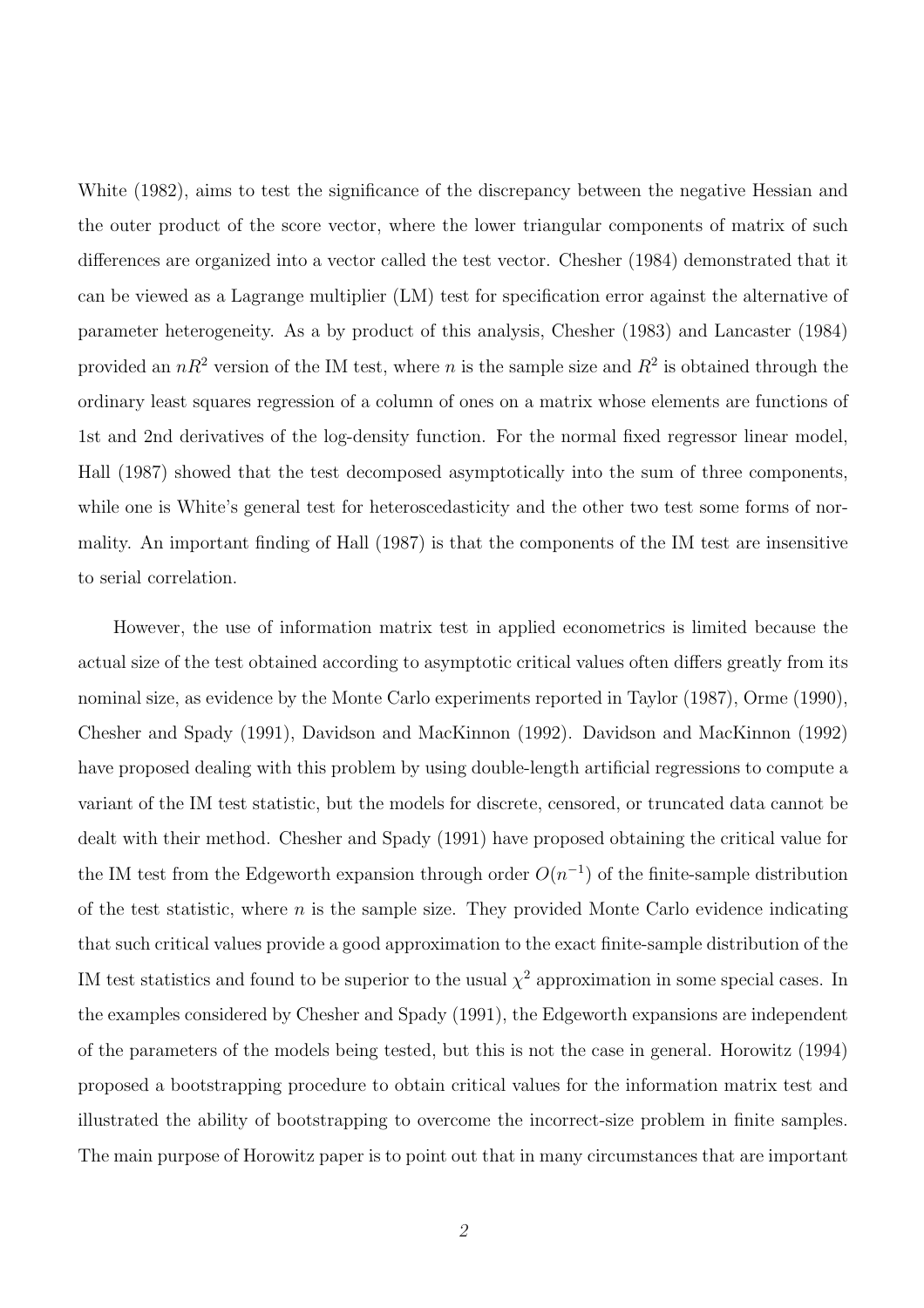in application, good finite-sample critical values for the IM test can be obtained easily through the use of Monte Carlo simulations or the bootstrap. It is not necessary to derive Edgeworth expansions or to carry out other algebraically complicated manipulations. The another purpose of Horowitz's paper is to provide some insights into the power of the IM test and to encourage further investigation of power.

All existing versions of the information matrix test rely on the estimate of the asymptotic covariance matrix of the test vector. The original formula for the asymptotic covariance of the test vector is analytically complicated and involves the third derivative of the log-likelihood function. Lancaster (1984) pointed out how the covariance matrix of the White's information matrix test can be estimated without computing the third derivative of the log-likelihood function. Dhaene and Hoorelbeke (2004) indicated that the incorrect-size problem stems from the inaccurate variancecovariance matrix of the test vector, and proposed the covariance matrix of the test vector be estimated using a parametric bootstrap. Nonetheless, with the multivariate kernel density estimation technique of Zhang et al. (2006), we are able to estimate the joint density of the test vector through a bootstrapping procedure other than to construct a scalar statistic in the way that the current information matrix test does. According to the estimated joint density of the test vector, we are able to calculate the p-value for the test.

In this paper, we propose an information matrix test using a multiple testing procedure introduced by King et al. (2008), which involves estimating the density of multiple statistics such as the test vector in the information matrix test under the null hypothesis, and the bootstrapping procedure of Horowitz (1994) is used in our test. The variance-covariance matrix of the test vector is computed according to Lancaster (1984). The proposed testing procedure is then compared with the Lancaster (1984) version of IM test. The reason of selecting the Lancaster's version for comparison is as follows. First, the estimation of variance-covariance matrix of the vector of indicators is analytically simple and does not require third derivatives of the log likelihood function. Secondly, it has similar or better size- and power-performances then the other IM tests considered by Horowitz (1994).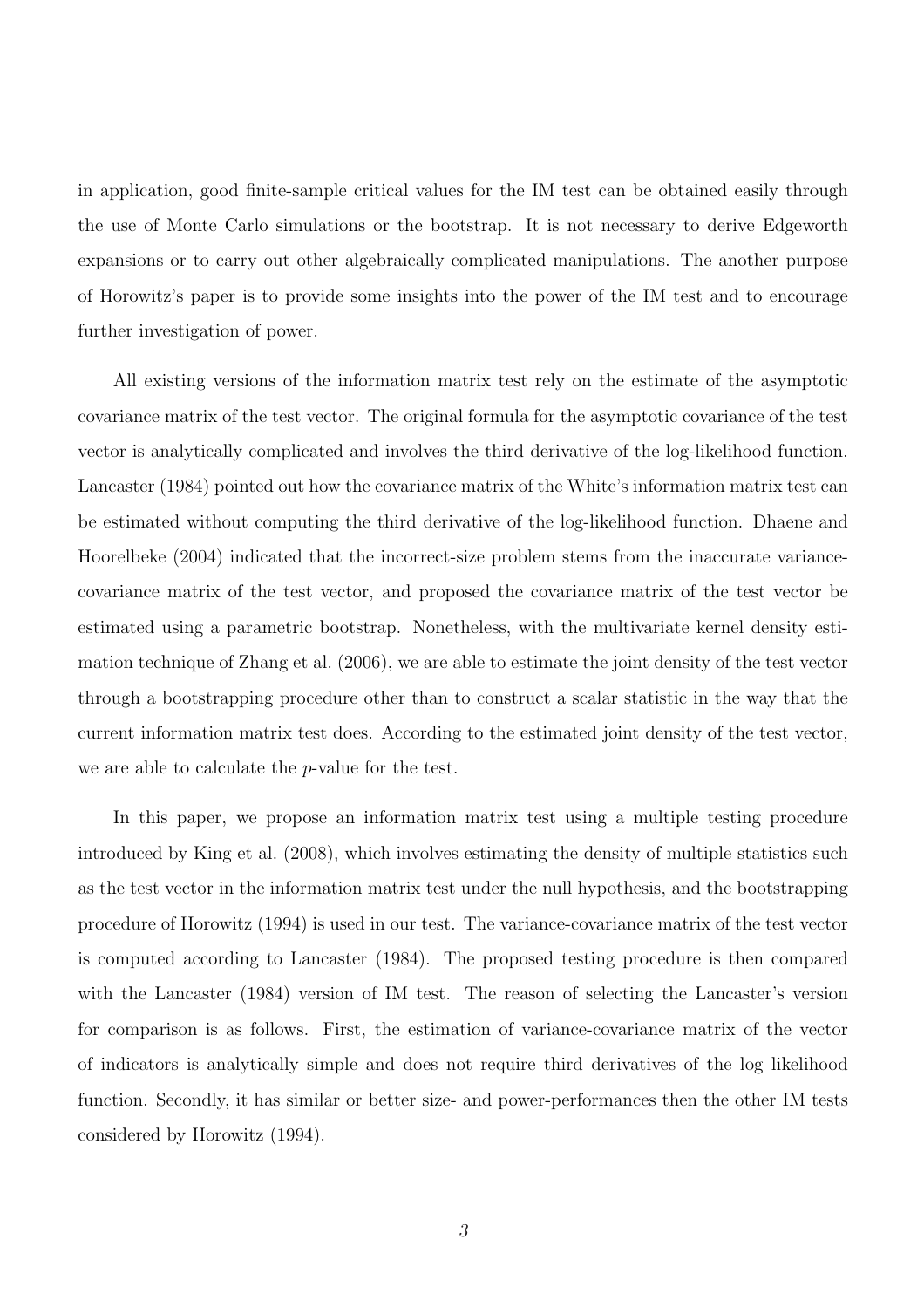The rest of the paper is organized as follows. Section 2 briefly describes the information matrix test. In Section 3, we provide simulation methodology, where we examine the performance of the proposed testing procedure and the Lancaster's version of the information matrix test in terms of size and power. We conclude the results of the paper in Section 4.

# 2 Information Matrix Test

Let  $f(y|\theta)$  denote the density for a postulated model and  $\theta$  an  $p \times 1$  vector of parameters. Let  $\mathbf{y} = (y_1, y_2, \dots, y_n)'$  be the vector of observations, and  $\ell(y|\theta) = \log f(y|\theta)$  the logarithmic density. We need the following notations.

$$
A(\theta) = E\left[\frac{\partial^2 \ell(y|\theta)}{\partial \theta \partial \theta'}\right], \qquad A_n(\mathbf{y}, \theta) = \frac{1}{n} \sum_{i=1}^n \frac{\partial^2 \ell(y_i|\theta)}{\partial \theta \partial \theta'},
$$

$$
B(\theta) = E\left[\frac{\partial \ell(y|\theta)}{\partial \theta} \frac{\partial \ell(y|\theta)}{\partial \theta'}\right], \qquad B_n(\mathbf{y}, \theta) = \frac{1}{n} \sum_{i=1}^n \frac{\partial \ell(y_i|\theta)}{\partial \theta} \frac{\partial \ell(y_i|\theta)}{\partial \theta'},
$$

where expectations are taken with respect to the true density. When the model is correctly specified, the true density is  $f(y|\theta_0)$ , where  $\theta_0$  is the true value of  $\theta$ .

The information matrix procedure is based on the information-matrix equality, which states that  $A(\theta_0) + B(\theta_0) = 0$  when the model is correctly specified. Given the vector of n independent observations, y, the information-matrix test investigates the statistical significance of  $A_n(y, \hat{\theta})$  +  $B_n(\mathbf{y}, \hat{\theta})$ , where  $\hat{\theta}$  is the maximum likelihood estimator of  $\theta$ .

Let

$$
d_{ij} = \frac{1}{n} \sum_{t=1}^{n} \left[ \frac{\partial \ell(y_t|\theta)}{\partial \theta_i} \frac{\partial \ell(y_t|\theta)}{\partial \theta_j} + \frac{\partial^2 \ell(y_t|\theta)}{\partial \theta_i \partial \theta_j} \right],
$$
\n(1)

which is evaluated at  $\theta = \hat{\theta}$ . Let D denote the test vector whose elements are  $d_{ij}$ , for  $i = 1, \dots, p$ ,  $j = 1, \dots, i$ , and  $\hat{V}$  the consistent estimator of the covariance matrix of D. White (1982) shows that under regularity conditions, the information-matrix test is

$$
\xi_n = nD'\hat{V}^{-1}D.\tag{2}
$$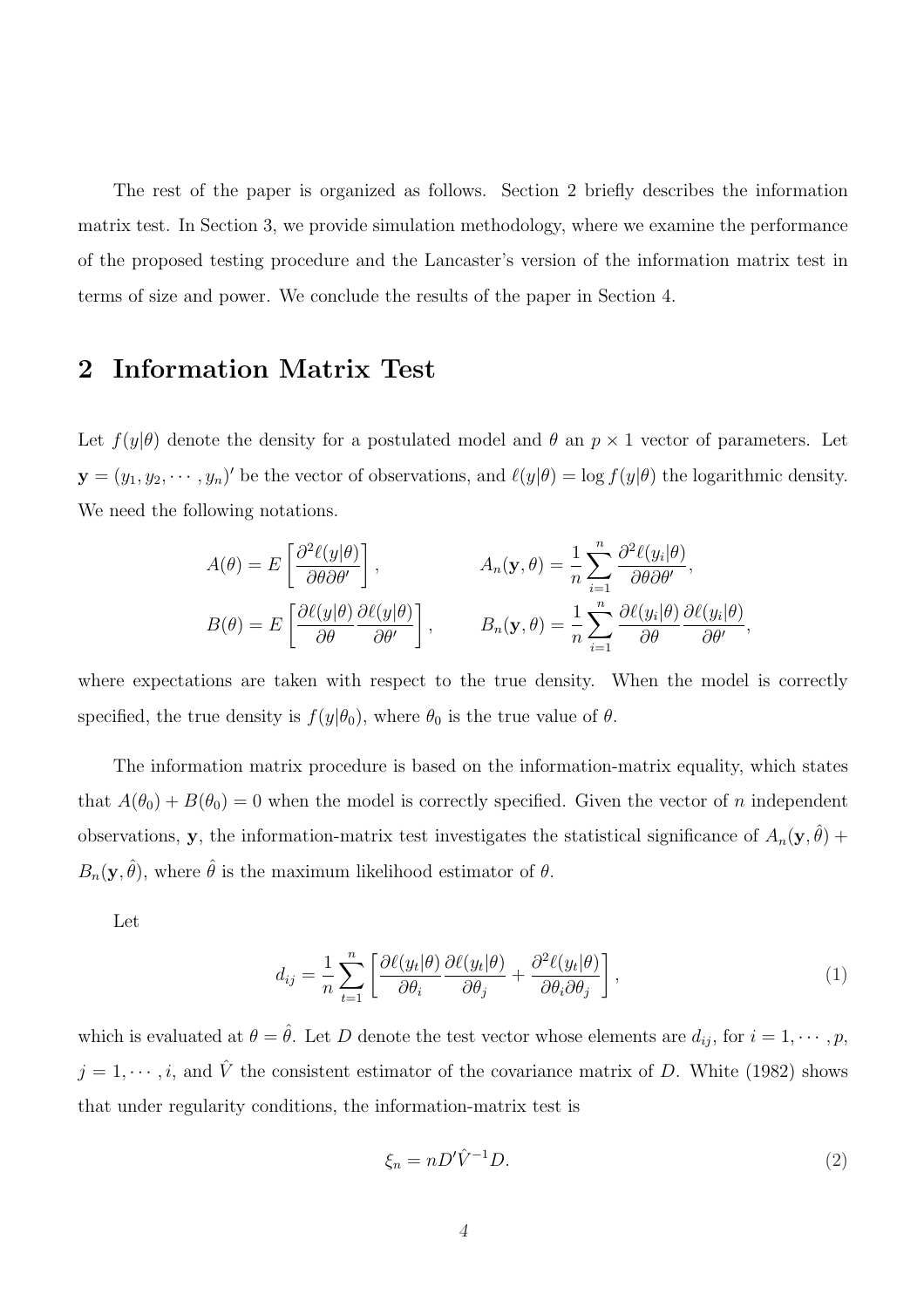Under the null hypothesis,  $\xi_n$  is distributed asymptotically  $\chi_q^2$  with  $q = p(p+1)/2$ . Since  $A_n(\mathbf{y}, \hat{\theta}) +$  $B_n(\mathbf{y},\hat{\theta})$  is a symmetric matrix, a test of the complete IM identity can be based on the lower triangular elements of  $A_n(\mathbf{y}, \hat{\theta}) + B_n(\mathbf{y}, \hat{\theta})$ . However, according to White (1982), in many situation it is inappropriate to base the test on all  $q$  indicators because some indicators may be identically zero, furthermore, some indicators may be linear combinations of other. In either case, it is appropriate to ignore such indicators.

The available Monte Carlo evidence shows that the finite-sample distribution of the IM statistic is poorly approximated by the  $\chi_q^2$  distribution (see, for example, Dhaene and Hoorelbeke, 2004). Under certain regularity conditions, a central limit theorem can be applied to show that as n tends to infinity,  $\sqrt{n}D$  converges to a multivariate normal distribution with mean zero if the model is correctly specified (see White, 1984, p113).

## 3 Simulation method

This section reports the results of a Monte Carlo investigation of the finite-sample size and power of the Information matrix test. The experiments use two forms of the IM test statistic: the proposed form of the information matrix test (introduced by King et al., 2008) denoted by  $IM_P$ , and the Lancaster form of IM test denoted by  $IM_L$ .

Bootstrapping procedure of Horowitz (1994) has been employed to compare the proposed form of the information matrix test with the Lancaster's form of information matrix test. This procedure is used to obtain the critical values of the test, where the test statistic is not pivotal. In all the experiments considered by Chesher and Spady (1991), the IM statistic is pivotal. That is, under the null hypothesis of correct specification, the finite-sample distribution of the test statistic is independent of the parameters of the model being tested. In the cases investigated by Horowitz (1994), the use of bootstrap-based critical values makes the empirical sizes of the IM test very close to its nominal sizes, whereas the empirical and nominal sizes can differ enormously when asymptotic critical values are used.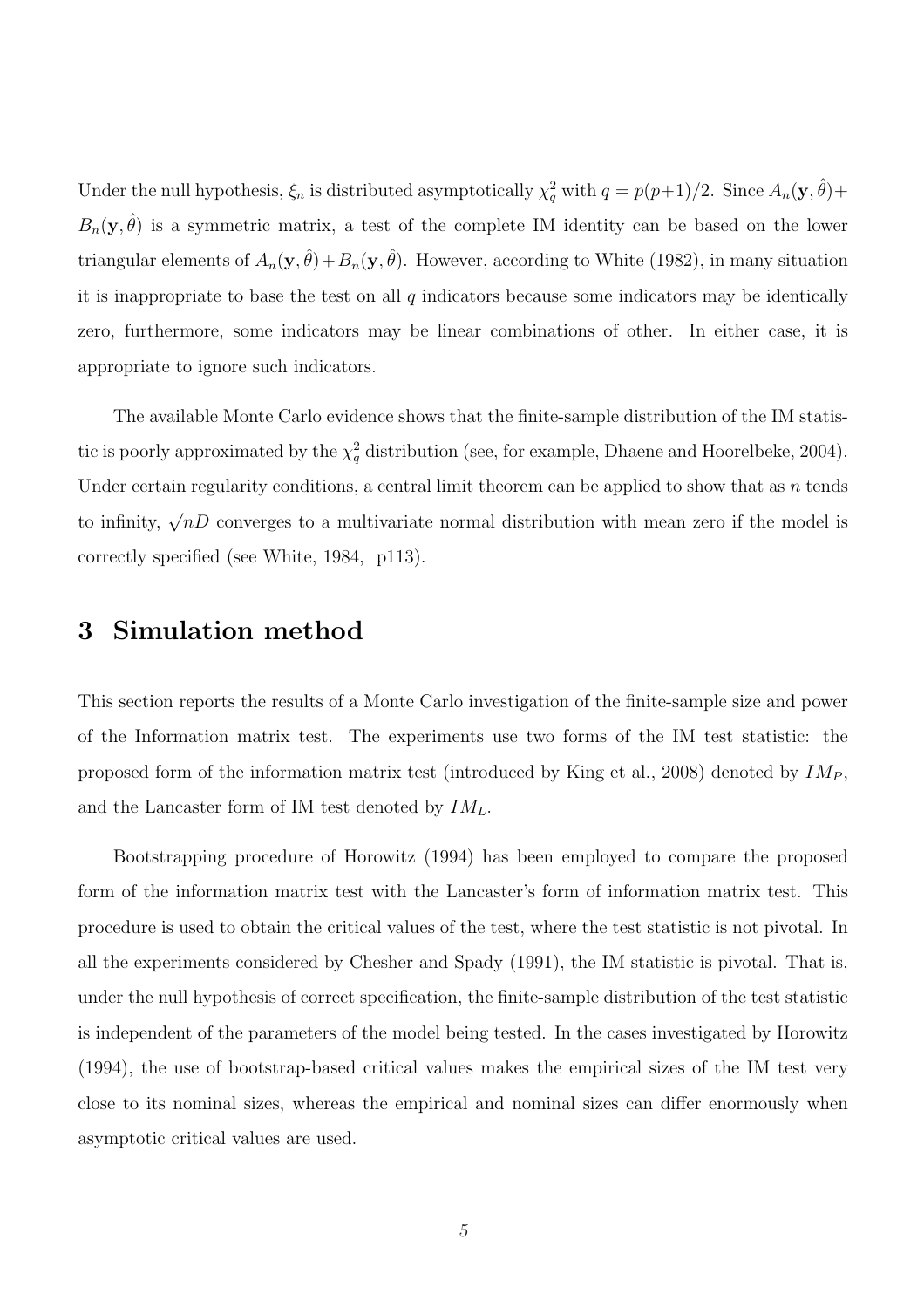#### 3.1 Tobit model

To evaluate the finite-sample size and power performance of the information matrix test based on these approaches, we employed the Tobit model to simulate data. The Tobit model is

$$
y_i = \begin{cases} x_i' \beta + u_i & \text{if RHS} > 0 \\ 0 & \text{if RHS} \le 0 \end{cases}
$$
 (3)

where  $u_i \sim N(0, \sigma^2)$ . It will be convenient to re-parameterize the model as

$$
hy_i = \begin{cases} x_i'b + v_i & \text{if RHS} > 0 \\ 0 & \text{if RHS} \le 0 \end{cases},
$$
\n(4)

where  $h = 1/\sigma$ ,  $b = \beta/\sigma$ , and  $v_i \sim N(0, 1)$ .

Given  $y_i > 0$  and  $x_i$ , the conditional cumulative density of  $y_i$  is

$$
F(y|y_i > 0, x_i, b, h) = P\{y_i \le y|y_i > 0, x_i\}
$$
  
= 
$$
\frac{\Phi(hy_i - x'_i b) - \Phi(-x'_i b)}{\Phi(x'_i b)},
$$

where  $\Phi(\cdot)$  is the cumulative density function of the standard normal distribution. Given  $y_i > 0$ and  $x_i$ , the conditional density of  $y_i$  is

$$
f(y|y_i > 0) = \frac{\frac{h}{\sqrt{2\pi}} \exp\left\{-\frac{1}{2}(hy_i - x_i'b)^2\right\}}{\Phi(x_i'b)}.
$$

Let  $\delta_i$  be an indicator variable, such that,

$$
\delta_i = \begin{cases} 1 & \text{if } y_i > 0 \\ 0 & \text{if } y_i = 0 \end{cases}
$$

then we have

$$
P\{\delta_i = 1\} = P\{y_i > 0\} = \Phi(x_i'b),
$$
  

$$
P\{\delta_i = 0\} = 1 - \Phi(x_i'b).
$$

Let  $\theta = (b', h)'$  denote the parameter vector. The likelihood function for model (4) is

$$
L(y_1, y_2, \cdots, y_n | \theta) = \prod_{i=1}^n \left[1 - \Phi(x_i' b)\right]^{1 - \delta_i} \times \left[\Phi(x_i' b)\right]^{\delta_i} \times \left[f(y_i | y_i > 0)\right]^{\delta_i}.
$$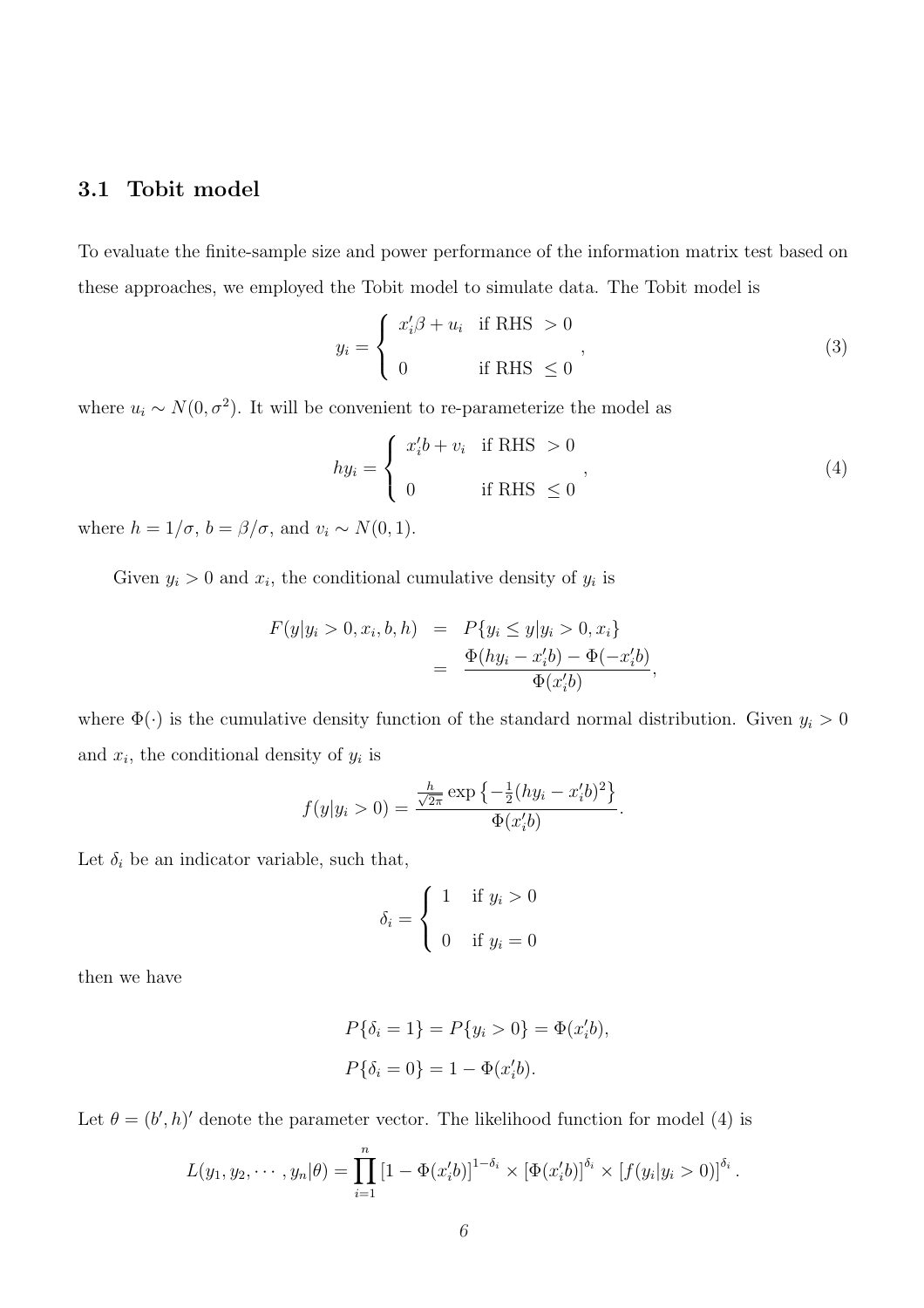When  $y_i = 0$ , only the first term, which is  $P\{y_i = 0\}$ , is kept, and when  $y_i > 0$  the product of the second and third terms, which are  $P\{y_i > 0\} f(y_i | y_i > 0)$ , is kept. The logarithmic likelihood function is

$$
\ell(y_1, y_2, \cdots, y_n | \theta) = \sum_{i=1}^n (1 - \delta_i) \log \{1 - \Phi(x_i' b)\} + \sum_{i=1}^n \delta_i \log h - \frac{1}{2} \sum_{i=1}^n \delta_i (hy_i - x_i' b)^2.
$$

The first-order derivatives of  $\ell(.)$  with respect to  $\theta$  are, respectively,

$$
\frac{\partial \ell(.)}{\partial b} = -\sum_{i=1}^{n} (1 - \delta_i) \frac{\phi(x_i'b)}{1 - \Phi(x_i'b)} x_i + \sum_{i=1}^{n} \delta_i (hy_i - x_i'b) x_i,
$$

$$
\frac{\partial \ell(.)}{\partial h} = \sum_{i=1}^{n} \delta_i / h - \sum_{i=1}^{n} \delta_i (hy_i - x_i'b) y_i,
$$

where  $\phi(.)$  is the density function of standard normal distribution. The second-order derivatives of  $\ell(.)$  with respect to  $\theta$  are, respectively,

$$
\frac{\partial^2 \ell(.)}{\partial b \partial b'} = \sum_{i=1}^n (1 - \delta_i) \frac{\phi(x_i' b)}{1 - \Phi(x_i' b)} \left[ x_i' b - \frac{\phi(x_i' b)}{1 - \Phi(x_i' b)} \right] x_i x_i' - \sum_{i=1}^n \delta_i x_i x_i',
$$
  

$$
\frac{\partial^2 \ell(.)}{\partial b \partial h} = \sum_{i=1}^n \delta_i y_i x_i,
$$
  

$$
\frac{\partial^2 \ell(.)}{\partial h \partial h} = -\sum_{i=1}^n \delta_i / h^2 - \sum_{i=1}^n \delta_i y_i^2.
$$

### 3.2 Design of experiment

The experiments consist of applying both forms of IM tests to tobit model, given in (4). In model (4),  $x_i$  is a vector of explanatory variables, b is a vector of parameters and  $v_i \sim N(0, 1)$ .  $x_i$  consists of an intercept component and either one or two additional variables. The values of  $x_i$  are fixed in repeated samples. The values of b are  $(0.75,1)$  when  $x_i$  consists of an intercept and one regressor, and  $(0.75,1,1)$  when  $x_i$  consists of an intercept and two regressors. The non-intercept components of  $x_i$  are sampled independently either from the standard normal distribution or from the uniform distribution on (-1,1). The values of  $\sigma^2$  is 1 in all of the experiments. The sample sizes are 50, 100, 200 and 300.

The null hypothesis underlying the class of IM tests is  $H_0$ :  $A(\theta_0) + B(\theta_0) = 0$ , i.e., the model is correctly specified or, in other words, the IM test is a score test of model specification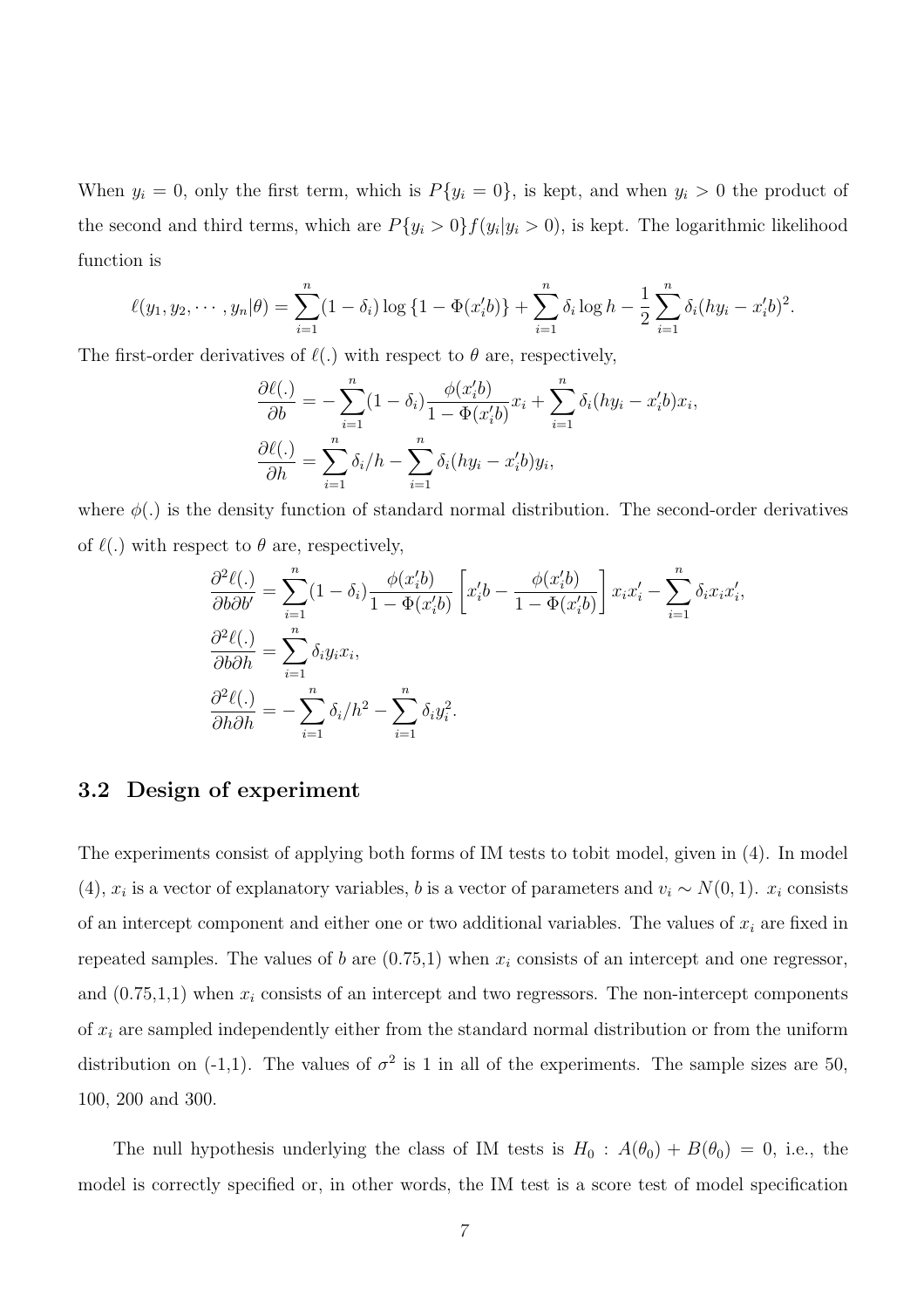against the alternative of local random parameter heterogeneity. In order to test this hypothesis the proposed form of IM test,  $IM_P$ , aims to estimate the joint density of the vector of indicators  $(D)$  based on which we can derive the critical values, and therefore the null hypothesis can be tested. We use Monte Carlo simulation to investigate the size and power performance of both forms of the IM tests, where the size-corrected critical values were used for computing the sizes and powers of the tests. When examining the power of the two tests, the data were generated by the following two models, following Horowitz (1994).

$$
y_i = max(0, x_i'\beta + u_i), \qquad u_i \sim N(0, exp(0.5 \ x_i'\beta))
$$
\n(5)

and

$$
y_i = max(0, x_i'\beta + 0.75x_2x_3 + u_i), \qquad u_i \sim N(0, 1)
$$
 (6)

where  $x_2$  and  $x_3$  are the two non-intercept components of  $x_i$ . In the experiment based on model (5) the null hypothesis is false because it ignores heteroscedasticity, and the experiment based on model (6) the null hypothesis uses an incorrect mean function.

### 3.3 Bootstrapping procedure

In this section, finite-sample sizes and powers of the  $IM_L$  and the  $IM_P$  tests are illustrated with bootstrap-based critical values. The bootstrap-based method, due to Horowitz (1994), can be used to obtain critical values that are more accurate than asymptotic ones. The experiments consist of applying these versions of IM tests to tobit model. In all experiments, the results based on 2000 Monte Carlo replications with 200 bootstrap samples in each replication. According to Horowitz (1994), the bootstrap samples beyond 100 had little effect on the results of the experiment. The bootstrap is very accurate with sample sizes as small as 50 to 100 in the cases investigated by Horowitz (1994). It follows from Hall (1986) that the error in the size of a test using bootstrap based critical values is  $O[n^{-(j+1)/2}]$  regardless of the number of bootstrap samples used to estimate  $\alpha$  level critical value.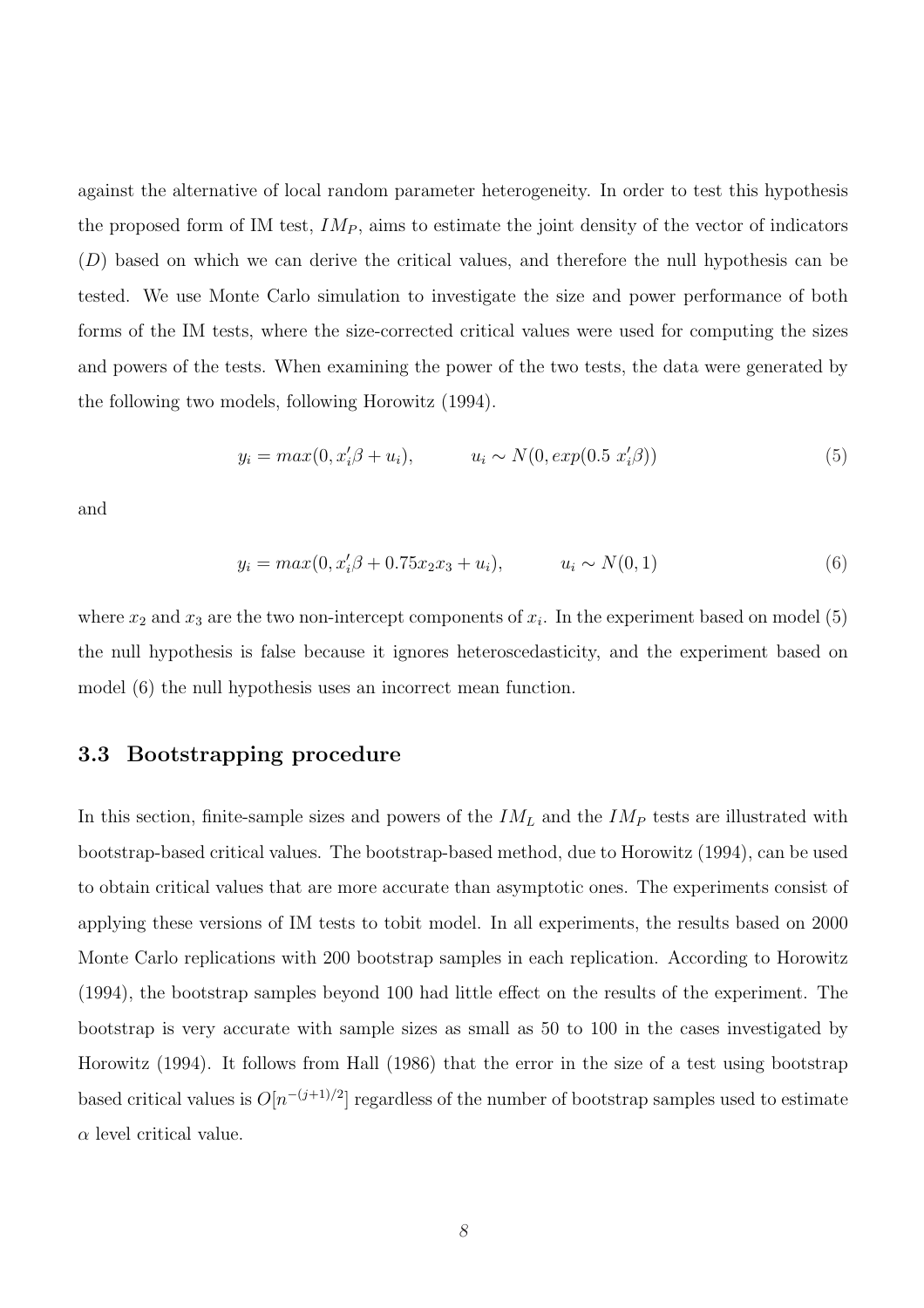#### 3.3.1 Finite-sample sizes and powers

For the finite-sample sizes, the experiment consisted of following steps.

- 1) Generate an estimation data set of size n by random sampling from model (4).  $x_i$  is fixed under repeated samples. Estimate parameters  $(\theta)$  by ML method and compute the  $IM_L$ test statistic using the vector of non-zero indicators, D. Denote this value by  $\hat{f}_1(IM_L)$ .
- 2) Generate a bootstrap sample of size n by random sampling from model (4) but using the parameter values estimated in step 1 instead of the true values. Using this sample, re-estimate parameters ( $\theta$ ) by ML method and compute the  $IM_L$  test statistic using the vector of non-zero indicators. Repeat this step for B=200 times, to estimate the empirical distribution function of the  $IM_L$  test statistic. Estimate the  $\alpha$ -level critical value of  $IM_L$  test statistic from its empirical distribution. Let  $f_{\alpha}(IM_L)$  denote the estimated  $\alpha$ -level critical value.
- 3) The proposed testing procedure aims to estimate the joint density of the vector of indicators, D, through the multivariate kernel density (MKD) method. Using the "B" bootstrap vectors of indicators obtained in step 2, compute the proposed form of IM test statistic  $(IM_P)$ for each vector of non-zero indicators, through the MKD method. Consequently, we get the empirical distribution function of the  $IM_P$  test statistic. Estimate the  $\alpha$ -level critical values from the empirical distribution of  $IM_P$ . Let  $f_{\alpha}(IM_P)$  denote the estimated  $\alpha$ -level bootstrap-based critical value of the  $IM_P$  test.
- 4) Using the density function of indicator vectors, obtained in step 3, compute the  $IM_P$  test statistic of the vector of non-zero indicators computed in step 1. Denote this value by  $\hat{f}_1(IM_P)$ .
- 5) Reject the model being tested at the nominal  $\alpha$  level based on the bootstrap critical value if  $\hat{f}_1(IM_L) > f_\alpha(IM_L)$  for the Lancaster form of IM test, and if  $\hat{f}_1(IM_P) < f_\alpha(IM_P)$  for the proposed form of IM test.
- 6) Repeat steps 1-5 for m=2000 times, and compute the relative frequencies that  $\hat{f}_j(IM_L)$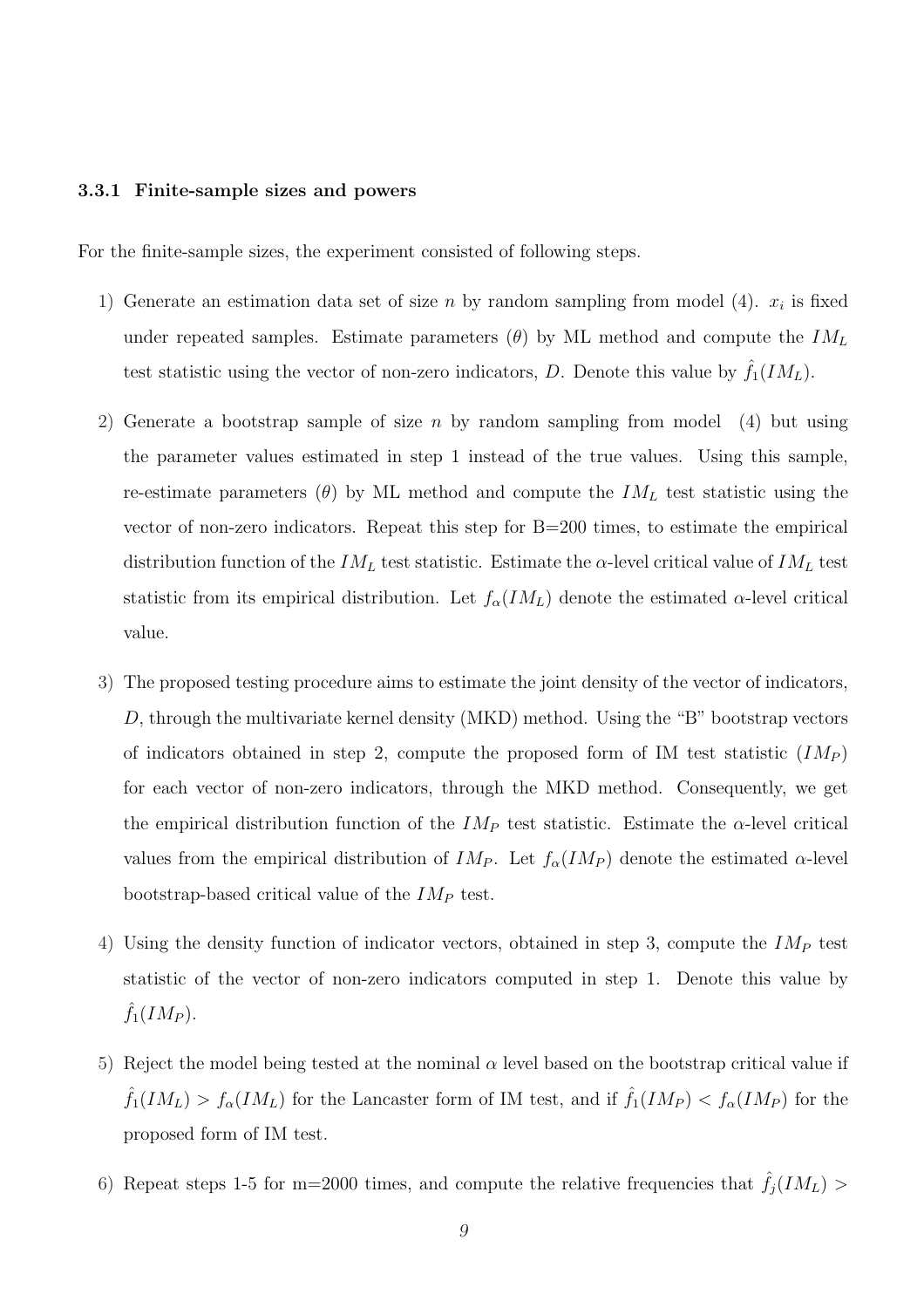$f_{\alpha}(IM_L)$  holds for the  $IM_L$  test, and  $\hat{f}_j(IM_P) < f_{\alpha}(IM_P)$  holds for the  $IM_P$  test, for  $j = 1, 2, \dots, m$ , and  $\alpha = 0.01, 0.05, 0.10$ . The p-value is approximated by these relative frequencies.

For the finite-sample powers of the  $IM<sub>L</sub>$  and the  $IM<sub>P</sub>$  tests, the values of  $x<sub>i</sub>$  and parameters are the same as in the case of finite-sample sizes. In each experiment, the power of the IM tests were computed using bootstrap-based critical values. The experiment were carried out using the above 6-steps procedure with the modification that in step 1 the data were sampled from the true data generating process (one of models 5 or 6) not the model being tested.

The results, based on bootstrap procedure, are presented in Tables 1 and 2 for sizes and powers, respectively. From Table 1, we found that the sizes derived through the  $IM_P$  test are very close to the corresponding nominal sizes for both one-regressor and two-regressors models, and whether the design matrix  $x_i$  is generated through standard normal distribution or uniform distribution. Whereas, the sizes obtained through  $IM_L$  test have mixed behavior. At 1% level, the sizes seems to be over rejecting the null hypothesis, while at 5% and 10%, levels, the sizes are close to their nominal sizes. This behavior is consistent for both design matrices as well as both one-regressor and two-regressor models. In term of accuracy of the estimated sizes, the  $IM_P$  test perform better than the  $IM_L$  test, specially at 1% level.

Table 2 presents the probability values of rejecting a false null hypothesis, where model (5) is used as a true alternative hypothesis. We found that the  $IM_P$  test has larger probability vales then the  $IM_L$  test in rejecting the false null hypothesis for both one-regressor and two-regressor models. This result is consistent whether the design matrix  $x_i$  is generated through standard normal distribution or uniform distribution. Moreover, the difference between the estimated powers of  $IM_P$  and  $IM_L$  tests decrease by the increase of sample size, specially, in the case of two-regressor model. Thus, the simulation study shows that the proposed form of IM test,  $IM_P$ , produce correct sizes and has higher power probabilities than the Lancaster form of IM test,  $IM_L$ .

If we use model (6) as a true alternative, the behavior of probability values of rejecting a false null hypothesis is similar to those where model (5) is used under the true alternative hypothesis.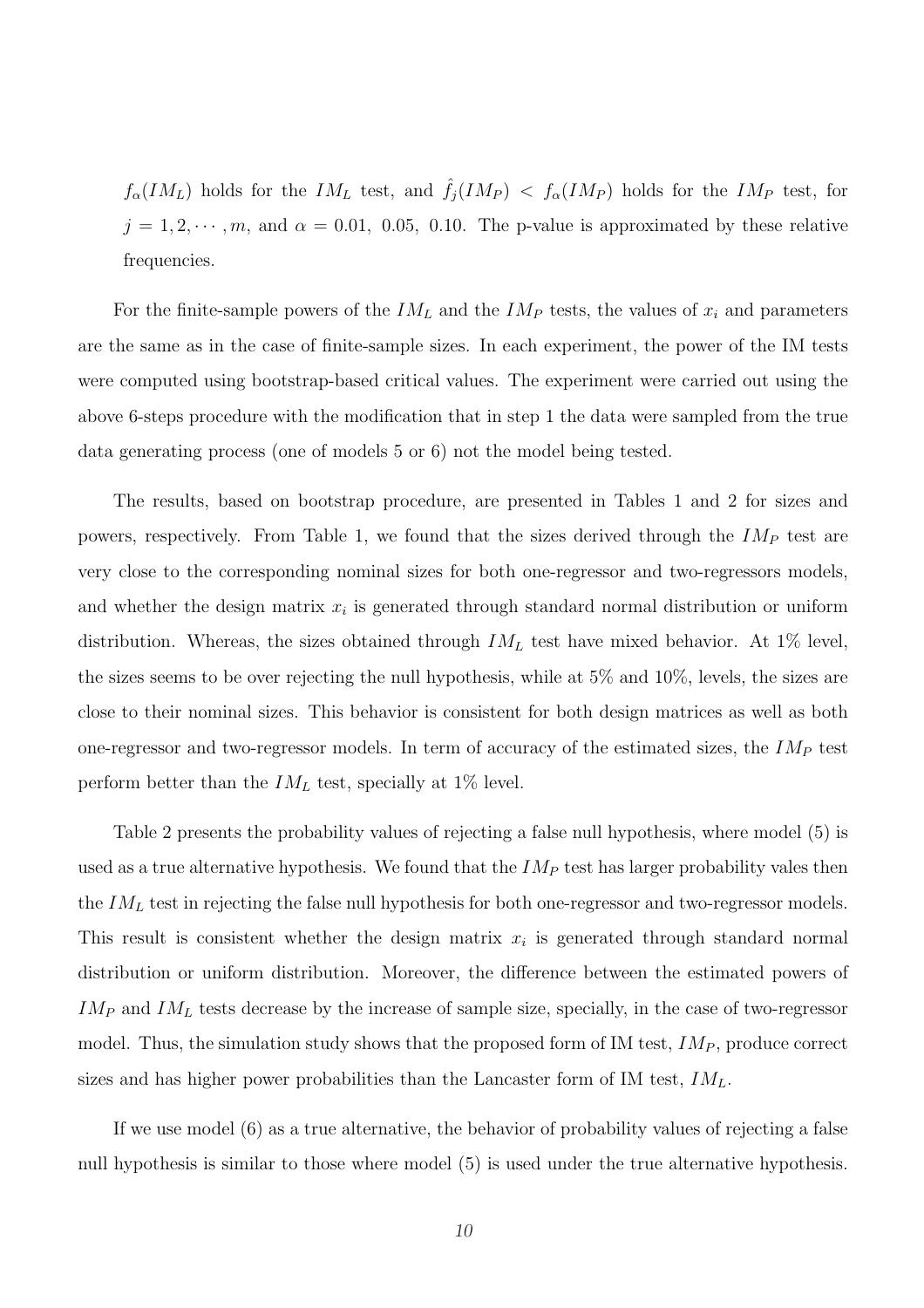We haven't provided these results in this paper.

# 4 Conclusion

This paper presents an information matrix test using a new multiple testing procedure proposed by King et al. (2008), which involves estimating the density of the multiple test statistics, such as the score vector in the information matrix test, through bootstrapping rather than constructing a critical region through a scalar test statistic. According to the estimated density, the p-value has been derived using Monte Carlo procedure. This testing procedure is conducted through the bootstrapping procedure of Horowitz (1994).

The proposed form of information matrix test  $(IM_P)$  is then compared with the well-known Lancaster's version of information matrix test  $(IM<sub>L</sub>)$ .

The simulation studies have shown that the sizes derived through  $IM_P$  test are very close to the corresponding nominal sizes, whereas, the sizes obtained through  $IM_L$  test have mixed behavior. At 1% level, the sizes seems to be over rejecting the null hypothesis, while at 5% and  $10\%$ , levels, the sizes are close to their nominal sizes. The power of  $IM_P$  test is better than the  $IM_L$  test in almost all the cases. Moreover, the probability values obtained through one-regressor model are smaller than those derived through the two-regressors model for almost all sample sizes and all nominal sizes, except for sample size 50.

# Acknowledgements

We acknowledge computational support from the Victorian Partnership for Advanced Computing (VPAC) and financial support from the Australian Research Council under the discovery project DP0664926.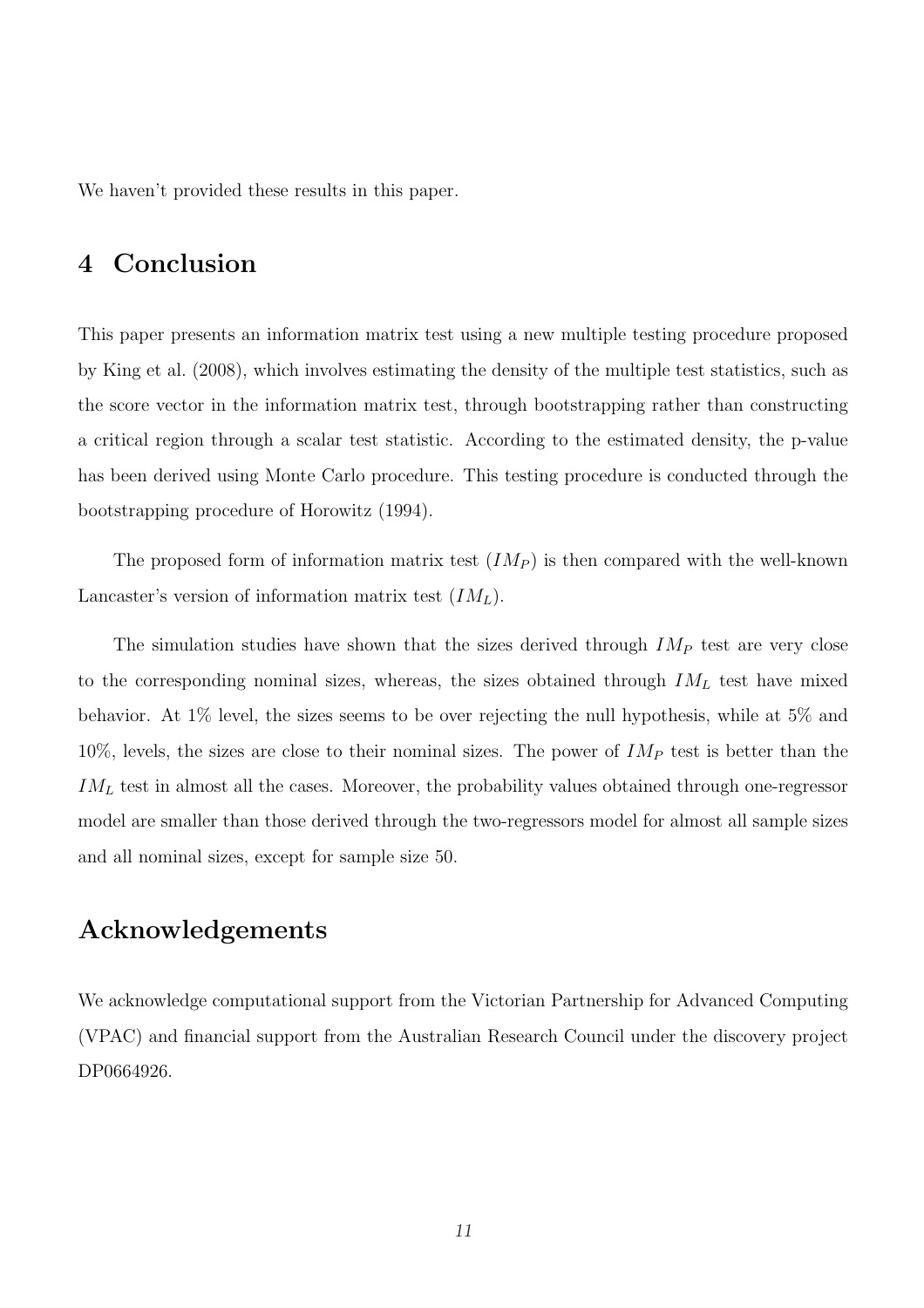Table 1: Estimated sizes of the IM test through bootstrapping.

| IM test            | Sample | One regressor |       |       |       | 1 L<br>Two regressor |           |  |
|--------------------|--------|---------------|-------|-------|-------|----------------------|-----------|--|
|                    | size   | 0.01          | 0.05  | 0.10  | 0.01  | 0.05                 | 0.10      |  |
| $x_i \sim N(0,1)$  |        |               |       |       |       |                      |           |  |
|                    | 50     | 0.011         | 0.055 | 0.109 | 0.009 | 0.049                | 0.104     |  |
| $IM_{P}$           | 100    | 0.009         | 0.048 | 0.097 | 0.009 | 0.055                | 0.112     |  |
|                    | 200    | 0.011         | 0.057 | 0.106 | 0.012 | 0.046                | 0.098     |  |
|                    | 300    | 0.013         | 0.047 | 0.087 | 0.011 | 0.054                | 0.107     |  |
|                    |        |               |       |       |       |                      |           |  |
|                    | 50     | 0.018         | 0.058 | 0.105 | 0.012 | 0.047                | 0.089     |  |
| $IM_L$             | 100    | 0.016         | 0.056 | 0.108 | 0.015 | 0.051                | 0.092     |  |
|                    | 200    | 0.016         | 0.052 | 0.100 | 0.013 | 0.049                | 0.098     |  |
|                    | 300    | 0.014         | 0.049 | 0.100 | 0.017 | 0.065                | 0.124     |  |
| $x_i \sim U(-1,1)$ |        |               |       |       |       |                      |           |  |
|                    | 50     | 0.011         | 0.048 | 0.092 | 0.011 | 0.048                | $0.100\,$ |  |
| $IM_P$             | 100    | 0.007         | 0.049 | 0.097 | 0.011 | 0.054                | 0.103     |  |
|                    | 200    | 0.007         | 0.050 | 0.097 | 0.014 | 0.051                | 0.106     |  |
|                    | 300    | 0.011         | 0.054 | 0.098 | 0.011 | 0.046                | 0.096     |  |
|                    |        |               |       |       |       |                      |           |  |
|                    | $50\,$ | 0.017         | 0.058 | 0.109 | 0.015 | 0.051                | 0.099     |  |
| $IM_L$             | 100    | 0.018         | 0.051 | 0.097 | 0.018 | 0.059                | 0.109     |  |
|                    | 200    | 0.013         | 0.051 | 0.098 | 0.020 | 0.064                | 0.114     |  |
|                    | 300    | 0.015         | 0.054 | 0.100 | 0.020 | 0.059                | 0.100     |  |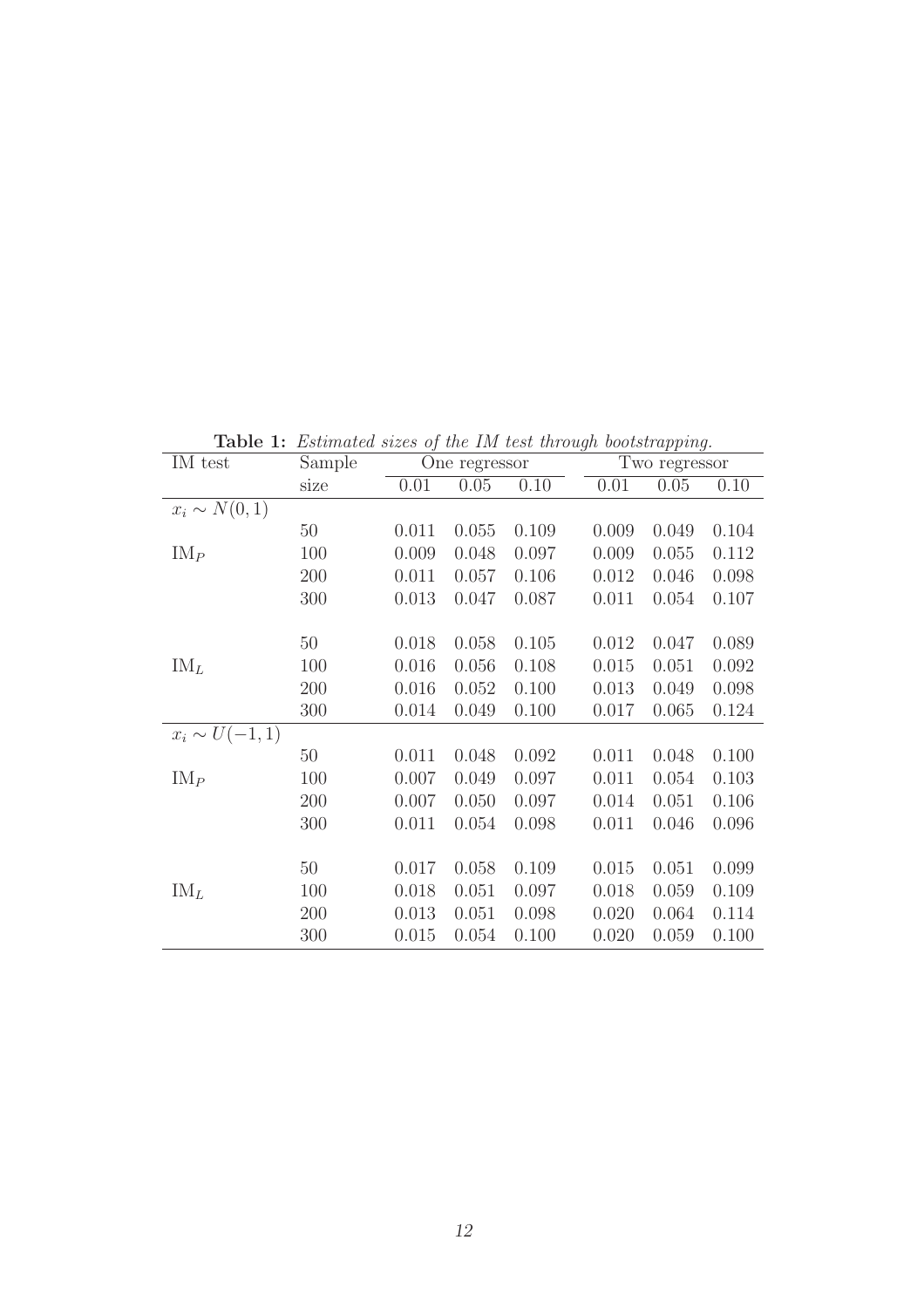Table 2: Estimated powers of the IM test through bootstrapping with  $H_1$  specified by model 5.

| IM test            | Sample | One regressor |       |       | Two regressor |       |       |
|--------------------|--------|---------------|-------|-------|---------------|-------|-------|
|                    | size   | 0.01          | 0.05  | 0.10  | 0.01          | 0.05  | 0.10  |
| $x_i \sim N(0,1)$  |        |               |       |       |               |       |       |
|                    | 50     | 0.171         | 0.400 | 0.532 | 0.135         | 0.320 | 0.455 |
| $IM_P$             | 100    | 0.268         | 0.539 | 0.682 | 0.356         | 0.610 | 0.736 |
|                    | 200    | 0.531         | 0.796 | 0.886 | 0.743         | 0.917 | 0.953 |
|                    | 300    | 0.744         | 0.930 | 0.965 | 0.924         | 0.985 | 0.992 |
|                    |        |               |       |       |               |       |       |
|                    | 50     | 0.035         | 0.112 | 0.183 | 0.039         | 0.093 | 0.173 |
| $IM_L$             | 100    | 0.056         | 0.183 | 0.285 | 0.067         | 0.186 | 0.314 |
|                    | 200    | 0.152         | 0.389 | 0.557 | 0.318         | 0.589 | 0.720 |
|                    | 300    | 0.329         | 0.631 | 0.780 | 0.661         | 0.872 | 0.932 |
| $x_i \sim U(-1,1)$ |        |               |       |       |               |       |       |
|                    | 50     | 0.047         | 0.168 | 0.281 | 0.077         | 0.210 | 0.315 |
| $IM_P$             | 100    | 0.091         | 0.247 | 0.363 | 0.128         | 0.311 | 0.438 |
|                    | 200    | 0.187         | 0.440 | 0.581 | 0.268         | 0.522 | 0.648 |
|                    | 300    | 0.274         | 0.562 | 0.692 | 0.424         | 0.697 | 0.790 |
|                    |        |               |       |       |               |       |       |
|                    | 50     | 0.024         | 0.074 | 0.132 | 0.024         | 0.060 | 0.118 |
| $IM_L$             | 100    | 0.030         | 0.088 | 0.158 | 0.036         | 0.114 | 0.195 |
|                    | 200    | 0.068         | 0.175 | 0.293 | 0.084         | 0.214 | 0.330 |
|                    | 300    | 0.100         | 0.251 | 0.403 | 0.172         | 0.371 | 0.536 |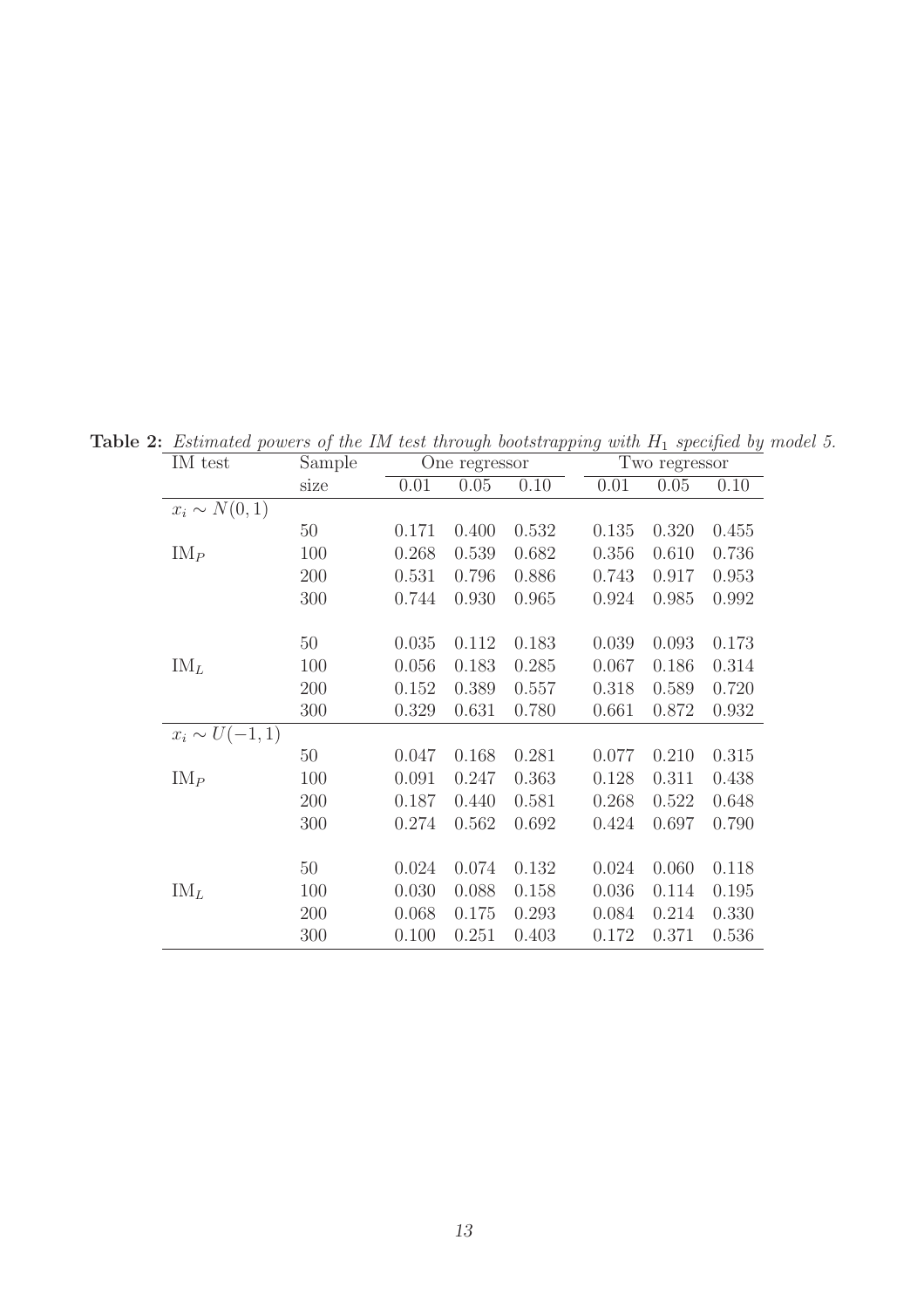# References

- Chesher, A. (1983) The information matrix test: simplified calculation via a score test interpretation, Economic letters, 13, 45–48.
- Chesher, A. (1984) Testing for neglected heterogeneity, Econometrica, 52, 865–872.
- Chesher, A. and R. Spady (1991) Asymptotic expansions of the information matrix test statistic, Econometrica, 59, 787–815.
- Davidson, R. and J. G. MacKinnon (1992) A new form of the information matrix test, *Economet* $rica, 60, 1455 - 157.$
- Dhaene, G. and D. Hoorelbeke (2004) The information matrix test with bootstrap-based covariance matrix estimation, Economics Letters, 82, 341–347.
- Hall, A. (1986) On the number of bootstrap simulations required to construct a confidence interval, Annals of Statistics, 14, 1453–1462.
- Hall, A. (1987) The information matrix test for the linear model, Review of Economic Studies, 54, 257–263.
- Horowitz, J. L. (1994) Bootstrap-based critical values for the information matrix test, Journal of Econometrics, 61, 395–411.
- King, M. L., X. Zhang and M. Akram (2008) A new procedure for multiple testing of econometric models, working paper.
- Lancaster, T. (1984) The covariance matrix of the information matrix test, *Econometrica*, 52, 1051–1053.
- Orme, C. (1990) The small-sample performance of the information matrix test, Journal of Econometrics, 46, 309–331.
- Taylor, L. W. (1987) The size bias of white's information matrix test, Economics Letters, 24, 63–68.